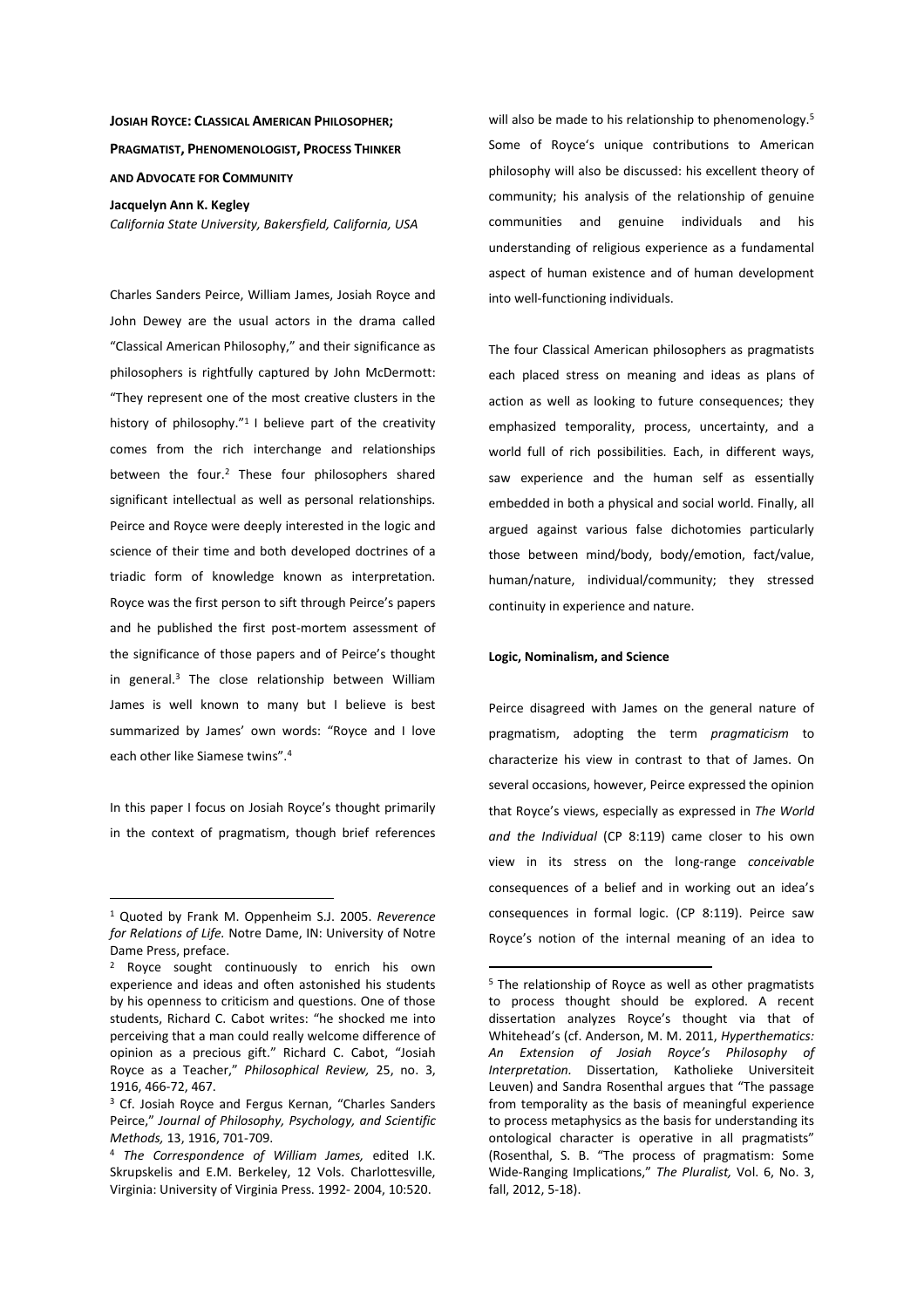include "all the experiments which would verify it." (CP 8:115) He writes: "I think Royce's conception in *The World and the Individual . . . . .* comes nearer to the genuine upshot of pragmaticism than any other exposition that a pragmatist has given, than any *other* pragmatist has given."<sup>6</sup>

At the core of Royce's epistemology and metaphysics is his definition of an idea as a "plan of action." An enduring theme of all his early articles is "a theory of knowledge and reality which in its essence is activist and social".<sup>7</sup> Royce wholeheartedly rejects, as do the other pragmatists, any copy theory of knowledge, arguing that knowledge is a mode of action; it is an active search for the fulfillment of purpose. He tells us that "thoughts are not dead and finished mind products. . . .Thoughts are living and each thought lives in the most literal sense, but a moment."<sup>8</sup> He also posits the essence of thinking as "originality." In the essay, "How Beliefs are Made," Royce asserts: "Thus, all knowing is, in a very deep sense, acting; it is, in fact, reacting and creation".<sup>9</sup> In this essay Royce focuses, long before James, on the role of "attention" in knowing; he also stresses recognition as another key factor.

Part of the manner in which Peirce distinguished his pragmatism from that of James was in terms of his attack on nominalism and his belief in the importance of "general ideas," especially for scientific progress (CP 5:3). Royce, like Pierce, discusses the necessity of "general ideas" for science and also speaks of them as habits. Royce writes: "Conscious general ideas are simply conscious habits of conduct in the presence of the

 $\overline{a}$ 

objects to which these ideas apply."<sup>10</sup> There is clearly a behavior-pragmatic element in Royce's analysis of general ideas as indicated in the following: *"The whole general idea involves what one may well call 'a plan of action,' that is, a way of behavior is fitting to characterize and portray an object of the class in question"*. <sup>11</sup> Royce also sees selective interest as central in general ideas: "there is, in the object of your general idea, that character which guides your interest and your attention to make this response".<sup>12</sup>

These clear emphases on habit, on interest and selection demonstrate Royce's pragmatic tone. In his discussion of general ideas Royce also anticipates phenomenology with a notion of *motor intentionality.* He states that the real test of a general idea is the presence of "that element of motor consciousness, that awareness of the thinking being concerning what he proposes to do with the object and characters that he thinks about".<sup>13</sup>

Both Peirce and Royce wrote extensively on science and advocated for the significance of general ideas in science.<sup>14</sup> Like Peirce, Royce differentiates between

 $\overline{a}$ 

<sup>14</sup> Little scholarly attention has been paid to centrality of the philosophical ramifications of modern sciencephysical, biological, and formal and mathematical figure in Royce's philosophy, so I fully applaud the assessment of Michael Futch when he writes: "Even the most cursory glances at his [Royce's] corpus reveals a systematic and deep engagement with many of the leading developments in nineteenth century science, from the nebular hypothesis, or evolution in both its Darwinian and Spenserian form, to the work of Cantor and Dedekind. It would perhaps not be going too far to suggest that, from his first to last writings, the development of Royce's philosophy is in no small measure driven by an attempt to come to terms with these developments" (Futch, M. "The Dogma of

<sup>6</sup> Robin, R., ed. 1967. *Annotated Papers of Charles S. Peirce.* Amherst: MA: University of Massachusetts Press, MS 284.

<sup>7</sup> Royce, J. 1929. *Fugitive Essays,* edited by Jacob Lowenberg. Cambridge, MA: Harvard University Press, 11. 8 *Ibid.*, 75-6.

<sup>9</sup> *Ibid.*, 362.

<sup>10</sup> Royce, J. 1893. "Topics in Psychology of Interest to Teachers, Lecture I, "What is a General Idea?" HARP Folio 63, 26-54.

<sup>11</sup> Royce, J. 1893. Lecture VI: "Apperception, Attention and the Theory of an Orderly Acquisition of General Ideas, HARP Folio 64.

<sup>12</sup> Royce, J. 1893. Lecture II< "General Ideas and the Theory of Habits". HARP Folio 64.

<sup>13</sup> *Ibid*.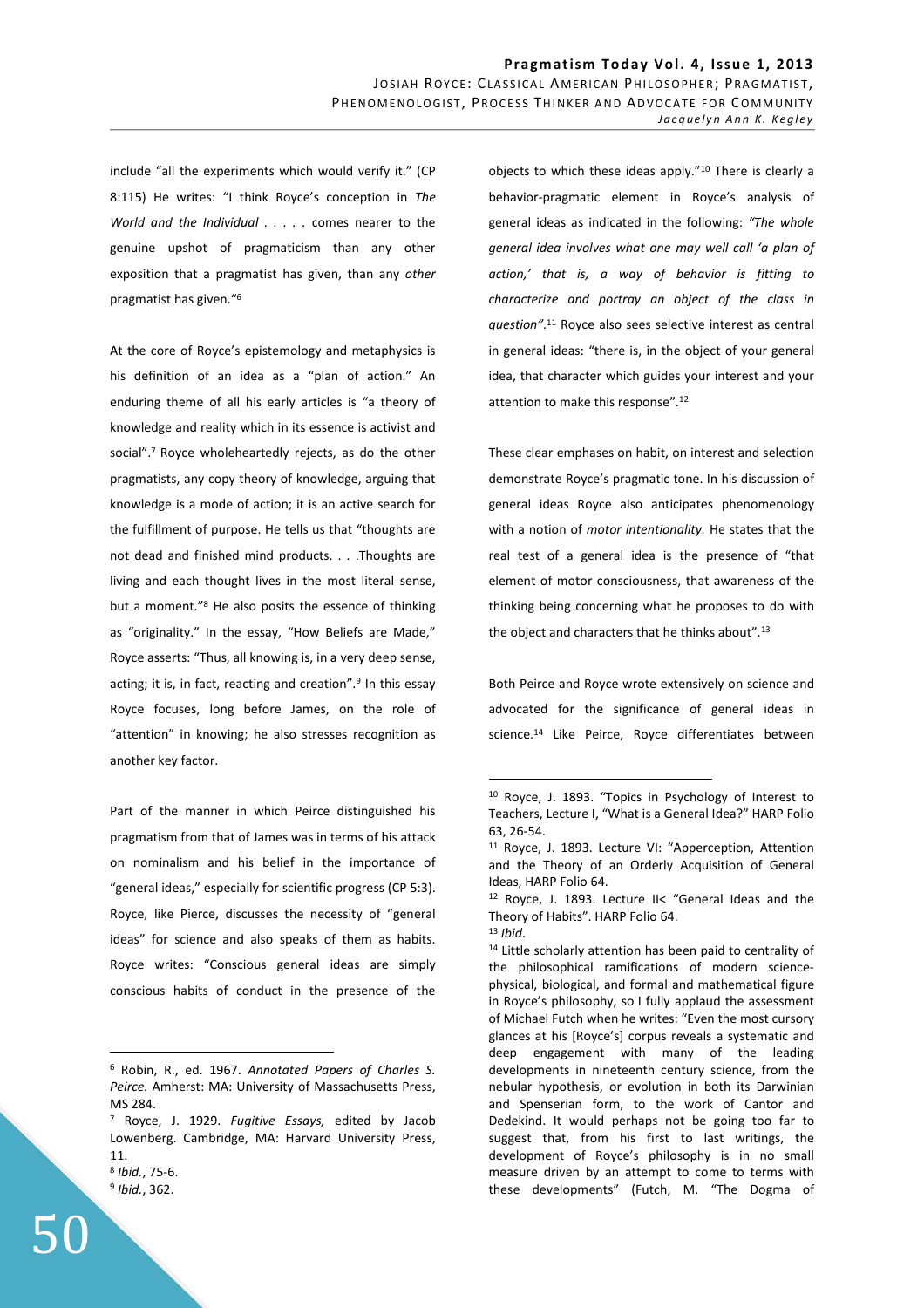### Pragmatism Today Vol. 4, Issue 1, 2013

JOSIAH ROYCE: CLASSICAL AMERICAN PHILOSOPHER; PRAGMATIST, PHENOMENOLOGIST, PROCESS THINKER AND ADVOCATE FOR COMMUNITY *Jacquelyn Ann K. Kegley* 

mechanical processes and non-mechanical processes in Nature and he, like Peirce, holds that "laws of nature" should be interpreted as habits  $-$  they are approximate rhythms: "Nature, as actually observed, shows us rhythms that tend *within limits,* to be pretty constant"<sup>15</sup> – it is "certain that physical Nature is full of *approximate rhythms . . .* .. that tend to repeat over and over".<sup>16</sup> These laws of nature are not nomological necessities and unlike mechanical laws, these "Habits and natural rhythms, contrawise, are by their very nature asymmetrical and time-reversible".<sup>17</sup> Further, these laws of nature are subject to the evolutionary process and thus are only temporary—"Take them in a long period, and these rhythms tend to pass and to be lost in revocable decay"; they come into existence and pass away in the course of cosmic history.<sup>18</sup>

As general ideas, the laws of science must be seen as idealizations. Mechanical laws, Royce argues, are abstractions from concrete reality; they have heuristic value, serving as "inference tickets," enabling us to predict what, given antecedent conditions, the subsequent conditions will be. They are tools, "only extremely ideal ways in which science finds it convenient to conceive facts for the purposes of a brief theoretical description of vast ranges of experience. . . .They help us compute, to predict, to describe, and to classify phenomena".19 Both Peirce and Royce took on the socalled "Doctrine of Necessity," arguing that it is commonly accepted in the absence of any empirical

<u>.</u>

<sup>17</sup> *Ibid*.

<sup>19</sup> *Ibid*., 214, 224.

warrant and that it is basically a metaphysical doctrine. Royce, acknowledging his debt to Peirce's keen criticism, writes: "Hence, the so-called axiom of the unvarying character of the laws of nature is no self-evident truth, is not even at once an empirically established and an universal generalization and possesses its present authority because of the emphasis our social interest give to the discovery of uniform laws where we can discover them. That we do discover and verify them over a very wide range of our experience of Nature is an unquestionable fact, and one of which every Philosophy of Nature must take account. But it is much to know that this discovery is not due to any innate idea, or to any first principle of reason, but is an empirical, although by no means an universal generalization, which we have been led by social motives to *emphasize and to extend as far as possible,* and so to conceive as if it were universally characteristic of Objective Nature."<sup>20</sup>

Royce's second argument against mechanical notions of scientific law is a version of the "under-determination of scientific theories" argument posited by Duhem and Quine and recent philosophers of science. Royce writes: "Nobody can doubt that they [scientific theories] are 'ideal constructions' since science may enter its accounts by other methods of bookkeeping…..We know that Nature, as it were *tolerates* our mathematical formulas. We do not know that she would not equally well tolerate many other such formulas instead of these".<sup>21</sup> Here, Royce shows significant insight into the processes of modern science.

Royce also argues that non-mechanical laws, habits, are

Necessity: Royce on Nature and Scientific Law," *The Pluralist*, Vol. 7, No.1, spring, 2012, 54-71.). Dewey, of course, valued science and wanted to harness its power constructively, but I believe that Peirce and Royce were more conscious than Dewey of the limitations of science (see Kegley, J. A. K. **"**Peirce and Royce and the Betrayal of Science: Scientific Fraud and Misconduct," *The Pluralist* 5:2, September, 2010, 1-26).

<sup>15</sup> Royce, J. 1899. *The World and the Individual,* 2 vols. New York: Macmillan, vol. 2, 222.

<sup>16</sup> *Ibid*.

<sup>18</sup> *Ibid*., 221-3.

<sup>20</sup> *Ibid.*, 195. In a later work, Royce says that one of the salutary effects of the statistical approach to scientific law which he and Peirce advocate will be "to relieve us of a certain unnecessary reverence for the mechanical form of scientific theory- a reverence whose motives are *neither rationally nor empirically well founded"* (Royce, J. 1951. *Collected Logical Essays of Josiah Royce,* edited by Daniel S. Robinson, Dubuque, Iowa: Wm. C. Brown and Company, 55). <sup>21</sup> *Ibid.*, 216, 225.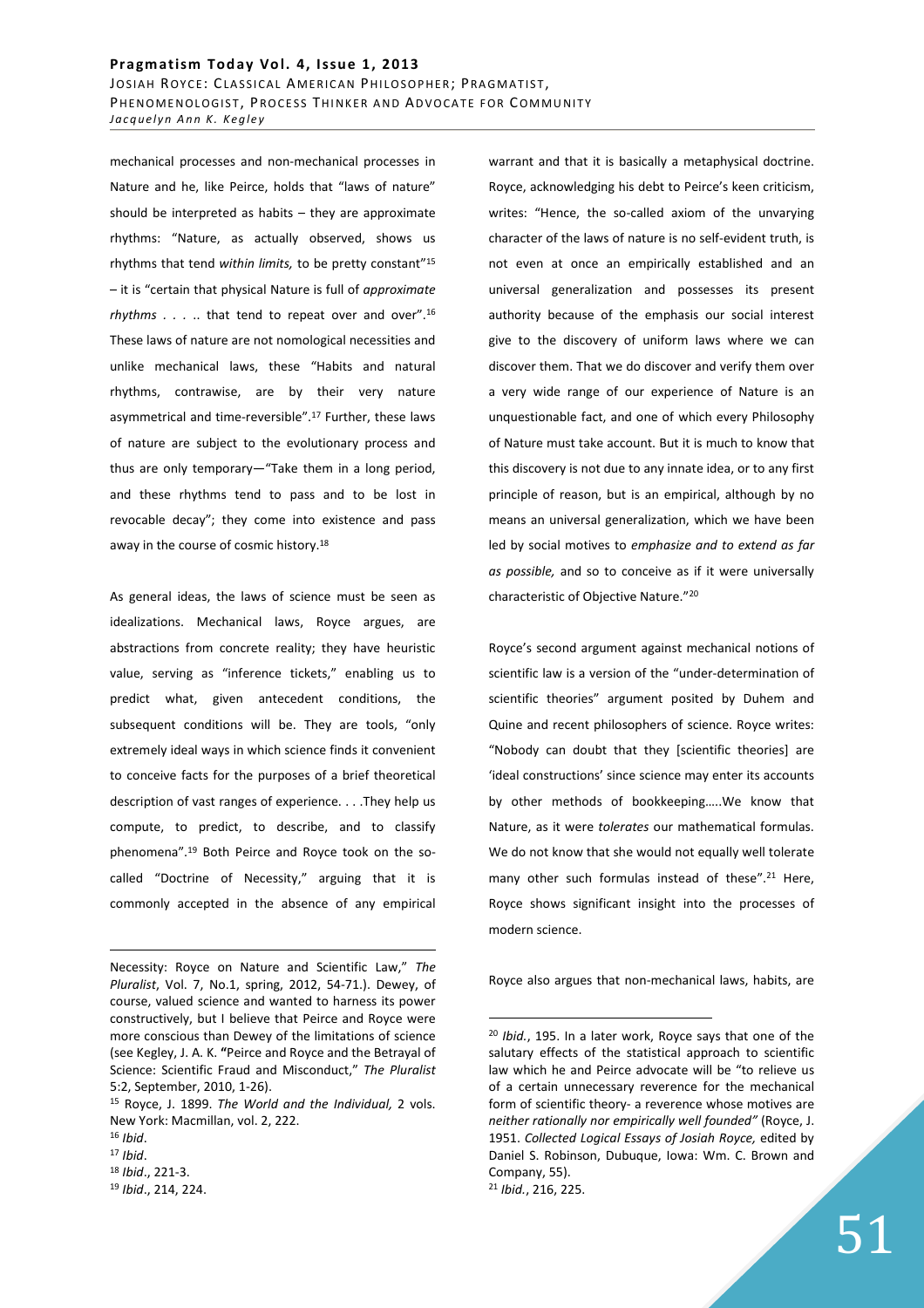common to both physical and mental phenomena. Indeed, in good pragmatic fashion, Royce argues that this fact serves to "efface the contrast between matter and mind."<sup>22</sup> Royce, like Peirce and Dewey, argued strongly against the false dichotomy between the physical and mental and for continuity in nature. In *The World and the Individual*, Royce offers three hypotheses about nature: (1) "the vast contrast which we have been taught to make between material and conscious processes really depends upon the accidents of the human point of view;" (2) "we have no right whatever to speak of really unconscious Nature, but only of uncommunicative Nature;" and (3) "in the case of Nature in general. . . . . we are dealing with phenomenal signs of a vast conscious process, whose relation to Time varies vastly".<sup>23</sup> He goes on: ". . . . we can never know how much of Nature constitutes the life of a finite conscious individual, unless we are in intelligent communication with that individual's inner life".<sup>24</sup>

#### **Mind, Knowledge of Mind and Other Selves**

James, Royce, and Dewey were all practicing psychologists and all three served as Presidents of the American Psychological Association. Both James and Royce wrote Introductions to Psychology and Dewey's much discussed article on the "reflex arc" has been pivotal in recent developments of radical embodied cognition and neuropragmatism.<sup>25</sup> James expounded ideas in his work that Royce had earlier explored and continued to develop, e.g. attention, and the stream of

 $\overline{a}$ 

consciousness. Although they shared many ideas in common, Royce found James too individualistic and prone to nominalism. Further, James struggled with two central problems that Royce was able to address—(1) how we can know the reality of other minds and (2) explaining how two human minds can know one and the same thing.

Royce believed that one could not develop an adequate theory of self or of mind maintaining the traditional division of types of knowledge, namely, conceptual knowledge and perceptual knowledge. Expanding on the ideas of Peirce, Royce advocated a third type of knowledge called "interpretation" to understand the ideas, feelings, and intentions of our fellow beings as well as for self-understanding. In his essay on "Mind," Royce cites the example of someone crying "Fire." He says that in this case I am called upon to regard my fellow's cry as a sign or expression of the fact either that he himself sees a fire or that he believes there is a fire. Or that, at the very least, he intends me to understand him as asserting there is a fire. Of course, says Royce, I cannot understand my friend's cry unless I hear it, unless I have at least some perceptual knowledge. Further, I need some conceptual knowledge of fire, of his object. But even more, argues Royce, my knowledge of my fellow's meaning, my 'grasping of his idea,' consists neither in the percept of the sign nor in a concept of its object which the sign arouses, but in my *interpretation* of the sign as an indication of an idea which is distinct from any idea of mine, and which I refer to a mind not my own, or in some wise, distinct from mine. For Royce, we come to know that minds not our own are in the world by interpreting the signs that these minds give us of their presence.<sup>26</sup>

<sup>22</sup> *Ibid.*, 219.

<sup>23</sup> *Ibid.*, 224-6.

<sup>24</sup> *Ibid.*, 232-3.

<sup>&</sup>lt;sup>25</sup> See Dewey, J. 1986. "The Reflex Arc concept in psychology." In: *The Early Works of John Dewey,* vol. 5, 96-10; James, W. 1890. *The Principles of Psychology.*  Cambridge, MA: Harvard University Press; Royce, J. 1903. *Outlines of Psychology: An Elementary Treatise with Some Practical Applications.* New York: The Macmillan Company, Rockwell, T. 2005. *Neither Brain nor Ghost.*  Cambridge, MA: MIT Press; Chemero, A. 2009. *Radical Embodied Cognition.* Cambridge, MA: MIT Press.

<sup>26</sup> Royce, J. "Mind." In: Hastings, J., ed. 1916. *Encyclopedia of Religion and Ethics.* New York: Charles Scribner's Sons, 8: 649-57.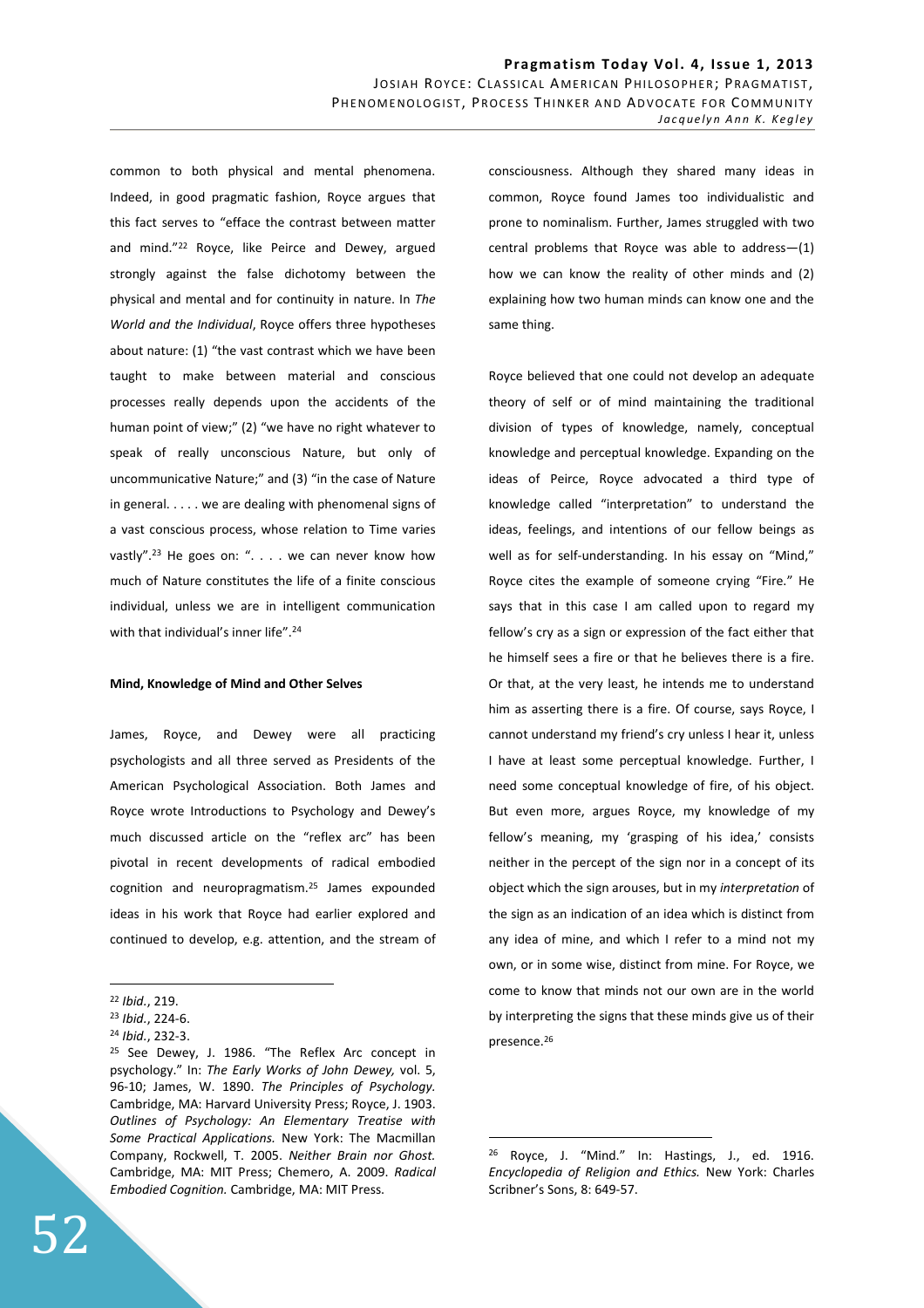### Pragmatism Today Vol. 4, Issue 1, 2013 JOSIAH ROYCE: CLASSICAL AMERICAN PHILOSOPHER; PRAGMATIST, PHENOMENOLOGIST, PROCESS THINKER AND ADVOCATE FOR COMMUNITY *Jacquelyn Ann K. Kegley*

Royce emphatically rejects the hypothesis that we can assert the existence of our neighbor's mind upon the argument from analogy. Royce argues that an argument from analogy is not its own verification; rather it is essentially unverifiable in the normally required terms, i.e., in terms of immediate perceptions. My neighbor's states of mind can never become for me objects of immediate acquaintance unless they become my states of mind and not his, precisely in so far as he and I are distinct selves. And we all know in analogical reasoning, differences can be as telling as similarities. What if my own case of mental states may be unique or atypical or abnormal? Indeed, how well do I know my own mental states at all? Royce asserts that despite well-known assertions to the contrary nobody has any adequate intuitive knowledge of acquaintance with himself. Royce also observes that the argument by analogy for knowledge of other minds has very limited application, again because of the significance of dissimilarities. Does it apply equally to children, the mentally ill, even women, if drawn on analogy with a man?

The third type of knowledge, "interpretation," is never verified through immediate data, or through the analysis of conceptions, but rather through conversation. In conversation our neighbor expresses ideas which contrast with our own present ideas, but we view them as intelligible but requiring us to probe their meaning. We give back to our neighbor our interpretation of his meaning, in order to see if this interpretation elicits a new expression which is in substantial agreement with the expression we expected from him. Our method is "conversation."

Royce also argues that self-knowledge is a process of interpretive knowledge. The present self interprets the past self to the future self. I am always engaged in an interpretive act, interpreting the past self to the future self. "In brief," says Royce, "my idea of myself is an interpretation of my past – linked also with an interpretation of my hopes and intentions as to my future."<sup>27</sup> For Royce, the "self" is a series of interpretations – we achieve the unification of separate ideas and experiences through interpretation. The self is a temporal, ongoing process, unified by continual reflection and communication. The self also continually confers meaning on itself. It is engaged in creating a meaningful narrative.

In answering James' second question, "how can two human minds know one and the same thing?" Royce highlights the communal and temporal nature of all consciousness; again, interpretative awareness of others is fundamental. He pointed to the kind of shared knowledge had by two oarsmen rowing the same boat: "Each man views the boat and the oars and the water as objects which he experiences for himself. At the same time, each of the two men believes that both of them are experiencing, while they row together, the same external fact-the same boat, the same oars, the same water."<sup>28</sup>

The oarsmen are engaged in a process of interpretation that is fully triadic—other rower, physical object, and oneself, all are sending and receiving signs—and in their teamwork the oarsmen rely on these processes as if they had achieved their goal of knowing the same realities together. Royce says: "Our social consciousness is, psychologically speaking, the most deeply rooted foundation of our whole view of ourselves and of the world.... ."<sup>29</sup> Royce has, in my judgment, an interactionist view of experience and of knowledge not too different from that of Dewey.

<sup>27</sup> Royce, J. 1899. *The World and the Individual,* 2 vols. New York: Macmillan, vol. 2, 42. <sup>28</sup> Royce, J. 1913. *The Problem of Christianity,* New York: The Macmillan Company, 317-8. <sup>29</sup> *Ibid.*, 330.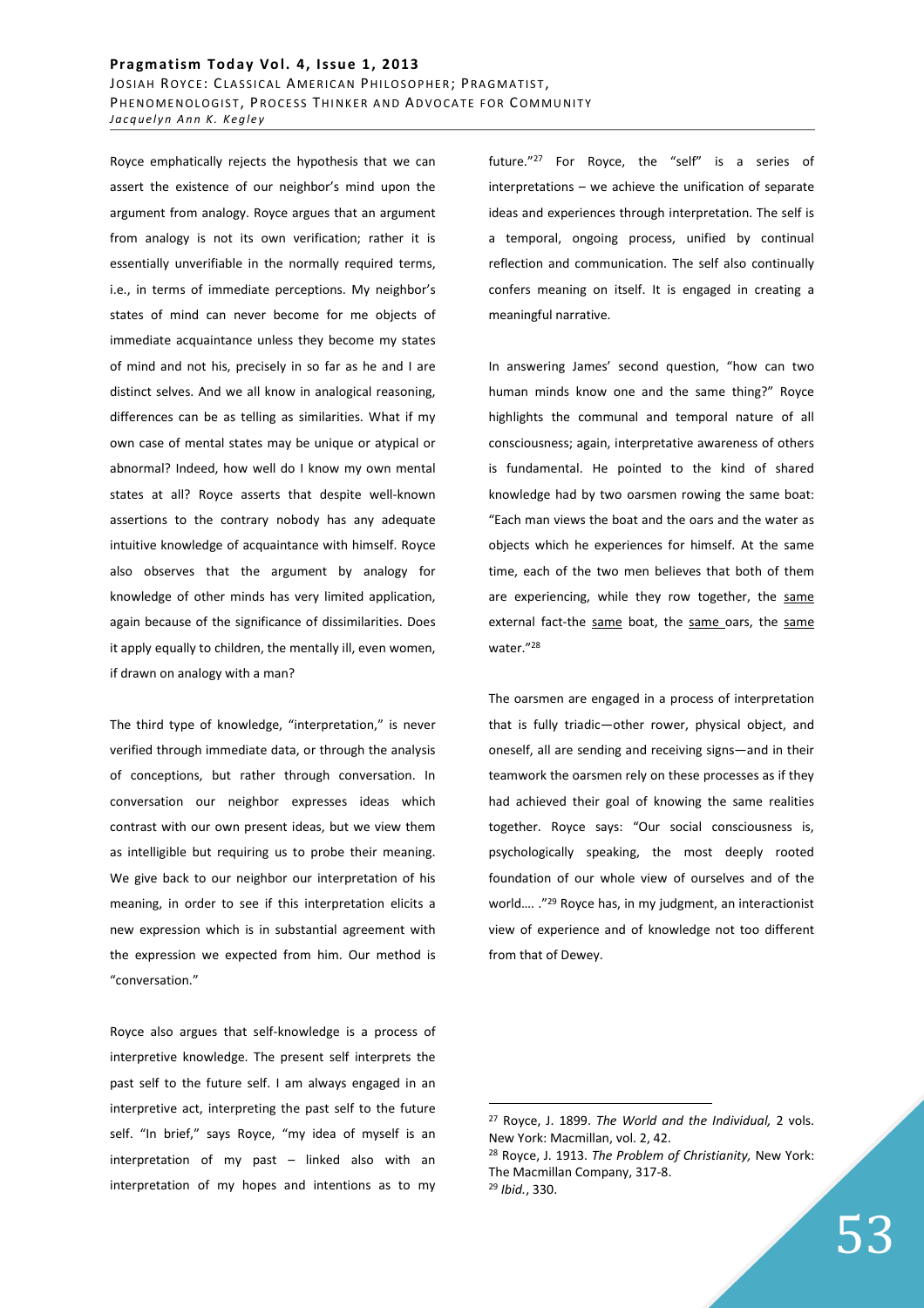#### **The Individual and the Community**

Both Dewey and Royce discussed the conditions for building community while also critiquing a prevalent and false individualism that they believed threatened community and even the future of democracy.<sup>30</sup> False individualism was tied in with property rights and economic and pecuniary values; an individualism that Dewey and Royce believed led to "lost" and isolated individuals. They argued for conditions that fostered the development of individuals capable of achieving their full potentialities and full and rewarding experiences and lives, and yet also capable and concerned to contribute in creative ways to the common life. Both philosophers advocated for building a "Great Community." Dewey promoted the role of genuine communication in building communities, while Royce developed his doctrine of interpretation as the means for creating genuine communities.

Royce valued and honored the individual in his metaphysics as well as his social and political philosophy. His exposition of the relationship between individualism and community I believe is one of his unique contributions to philosophy. Royce argued that worthwhile individuality and community arose out of their mutual interaction in a creative ongoing, infinite process. He argued for the following claims: (1) Individuals are inescapably rooted in a social context and true individuality is forged out of that context. The individual is *both* self-made and a social product and the genuine individual self is the responsibility of *both* the individual and community; (2) Community is a social product. True community is created by the hard work of free, self-conscious, self-committed, self-creative, moral individuals; (3) the task of the individual is both to

fashion a "beautiful" life and to build a "beautiful" community, while the obligation of the community is to foster the development of true individuals; (4) individuals are finite, sinful, fallible and need to extend self to develop morality and overcome error. Royce asserted that humans fall prey to parallel sins: (a) the sin of self-loss, becoming part of the crowd, a "they," instead of an "I;" and (b) the sin of self-sufficiency, of the individual who "goes it alone" and believes that genuine selfhood can be achieved in this manner; (5) Individuals keep communities alive, moral, and sane by keeping them from stagnating into inveterate habit, moving toward exclusivity and intolerance, or degenerating into mob madness. For Royce, *individuals without community are without substance; communities without individuals are blind.* 

In *The Problem of Christianity*, Royce addressed the conditions of genuine communities, providing another unique contribution to philosophy These include: (1) the power of an individual to extend his/her life beyond self and one's self-context; (2) the presence of communication among selves in the community as well as attentive listening to the ideas and hopes of others; (3) the willingness of individuals to engage in interpretation of meanings to each other – such interpretation involves respect and regard for each self and idea involved; reciprocity and mutuality and genuine humility; (4) recognition of the cooperative efforts of each member of the community – without this interaction of co-working selves, the community could not accomplish its aim.

In this work Royce also outlines the requirements of genuine religious community, an understanding that John E. Smith argues provides many valuable insights for philosophy of religion and the religious community itself. In his *Source of Religious Insight,* Royce stresses the individual and communal aspects of religion and religious experience, in contrast to James's individualistic stress in

<sup>30</sup> Dewey, J. 1957. *The Public and Its Problems.* New York: Henry Holt & Company; Dewey, J. 1962. *Individualism Old and New.* New York: Capricorn Books; Royce, J. 1913. *The Hope of the Great Community.* New York: The Macmillan Company.